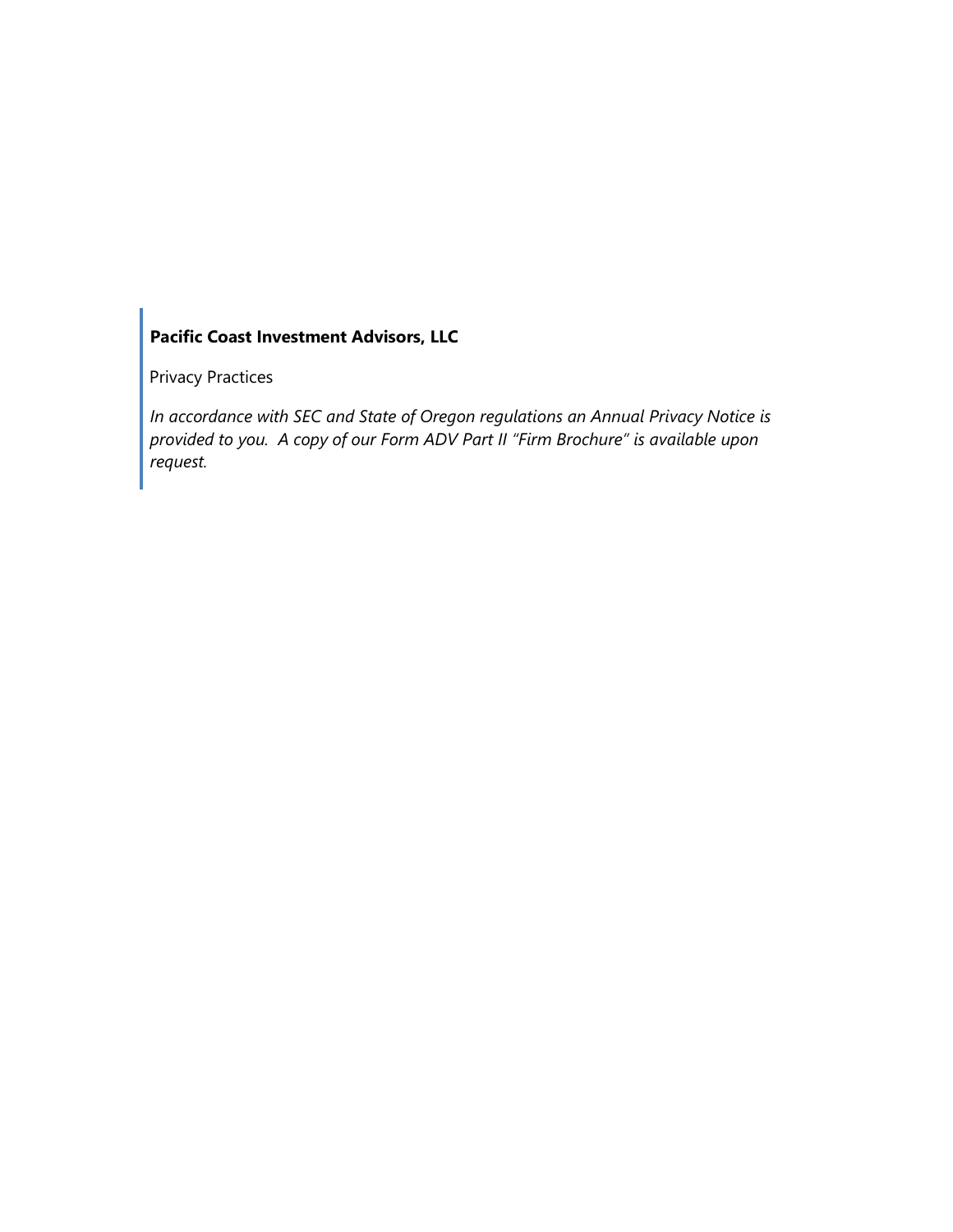Pacific Coast Investment Advisors, LLC, an investment advisory firm, is committed to safeguarding the confidential information of its clients. We do collect nonpublic personal information in order to open and administer your accounts with us and to provide you with accurate and pertinent advice. We hold all nonpublic personal information you provide to us in the strictest confidence. If we were to change our firm policy, we would be prohibited under the law from doing so without advising you first. Pacific Coast Investment Advisors, LLC claims compliance with ORS 646A.600 "Oregon Consumer Identity Theft Protection Act" [2007 c.759 §1].

Pacific Coast Investment Advisors, LLC collects personal information about you from the following sources:

- Applications or other forms.
- Discussions with unaffiliated third parties.
- Questionnaires.
- Tax Returns.
- Estate Planning Documents.

Pacific Coast Investment Advisors, LLC uses your personal information in the following manner:

- We do not sell your personal information to anyone.
- We limit employee access only to employees and unaffiliated third parties necessary to service client accounts, e.g. custodians, brokers, or as permitted by applicable law.
- We will provide notice of changes in our information sharing practices. If, at any time in the future, it is necessary to disclose

any of your personal information in a way that is inconsistent with this policy, we will give you advance notice of the proposed change so you will have the opportunity to opt out of such disclosure.

- We maintain a secure office and computer environment to ensure that your information is not placed at unreasonable risk.
- For unaffiliated third parties that require access to your personal information, including financial service companies, consultants, and auditors, we also require strict confidentiality in our agreements with them and expect them to keep this information private. Federal and state regulators also may review firm records as permitted under law.
- We do not provide your personally identifiable information to mailing list vendors or solicitors for any purpose.
- Personally identifiable information about you will be maintained during the time you are a client, and for the required time thereafter that such records are required to be maintained by federal and state securities laws. After this required period of record retention, all such information will be destroyed.

## **IDENTITY THEFT PROTECTION POLICY**

Pacific Coast Investment Advisors, LLC will make every effort to ensure that client data is protected from identity theft. We take the following steps to protect your data: